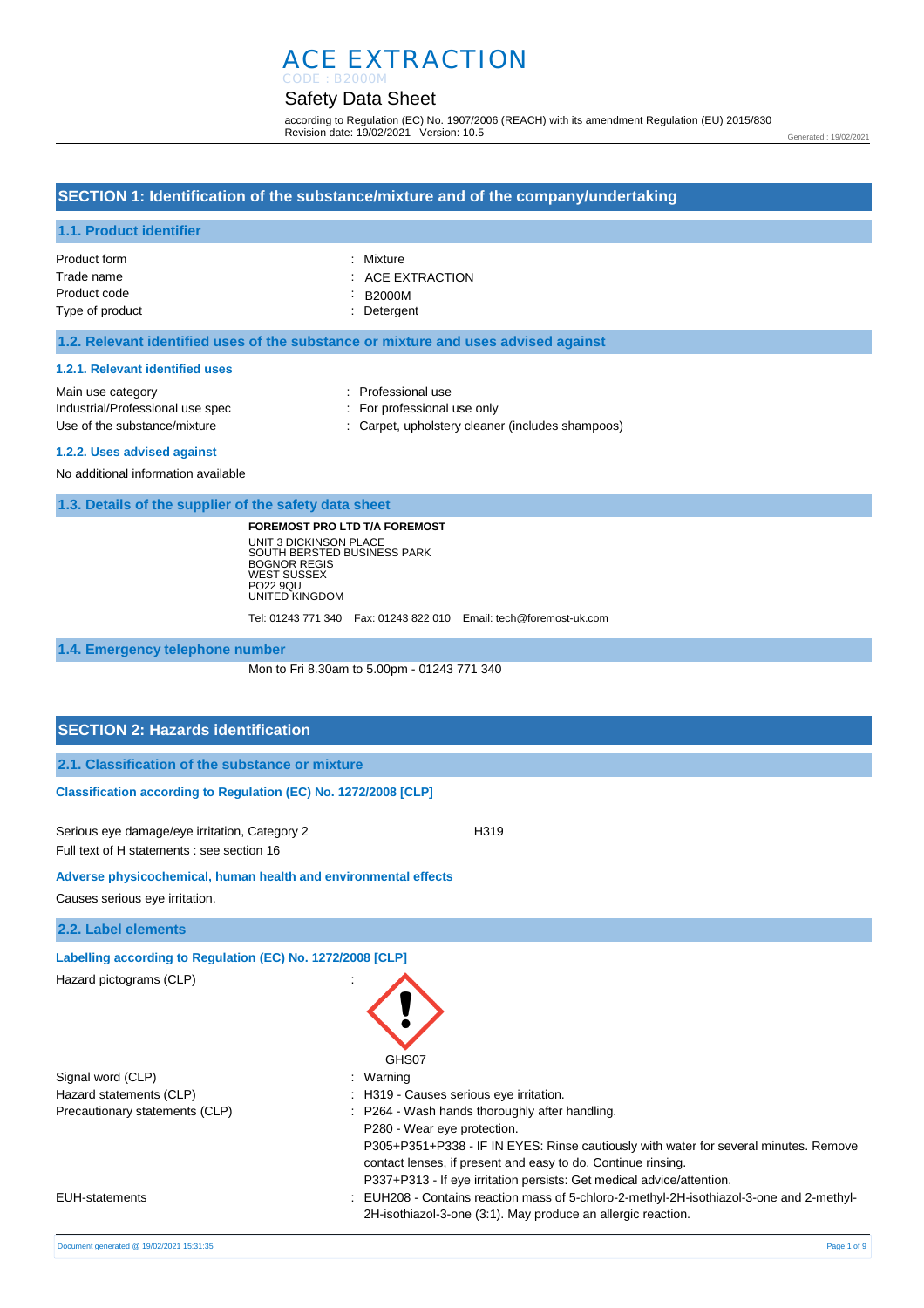# ACE EXTRACTION B2000M

# Safety Data Sheet

according to Regulation (EC) No. 1907/2006 (REACH) with its amendment Regulation (EU) 2015/830

# **2.3. Other hazards**

No additional information available

# **SECTION 3: Composition/information on ingredients**

# **3.1. Substances**

# Not applicable

**3.2. Mixtures**

| <b>Name</b>                                                                                       | <b>Product identifier</b>                                                          | $\frac{9}{6}$ | <b>Classification according to</b><br><b>Regulation (EC) No.</b><br>1272/2008 [CLP]                                                                                                                                               |
|---------------------------------------------------------------------------------------------------|------------------------------------------------------------------------------------|---------------|-----------------------------------------------------------------------------------------------------------------------------------------------------------------------------------------------------------------------------------|
| Alcohol Alkoxylate                                                                                | (CAS-No.) 166736-08-9<br>(REACH-no) Exempt/Polymer                                 | $1 - 5$       | Acute Tox. 4 (Oral), H302<br>Eye Dam. 1, H318                                                                                                                                                                                     |
| Hexyl glucoside                                                                                   | (CAS-No.) 54549-24-5<br>(EC-No.) 259-217-6<br>(REACH-no) 01-2119492545-29          | $1 - 3$       | Eye Dam. 1, H318                                                                                                                                                                                                                  |
| reaction mass of 5-chloro-2-methyl-2H-isothiazol-3-<br>one and 2-methyl-2H-isothiazol-3-one (3:1) | (CAS-No.) 55965-84-9<br>(EC Index-No.) 613-167-00-5<br>(REACH-no) 01-2120764691-48 | < 0.1         | Acute Tox. 2 (Inhalation), H330<br>Acute Tox. 2 (Dermal), H310<br>Acute Tox. 3 (Oral), H301<br>Skin Corr. 1C, H314<br>Eye Dam. 1, H318<br>Skin Sens. 1A, H317<br>Aquatic Acute 1, H400 (M=100)<br>Aquatic Chronic 1, H410 (M=100) |

| <b>Specific concentration limits:</b>                                                               |                                                                                    |                                                                                                                                                                                                    |
|-----------------------------------------------------------------------------------------------------|------------------------------------------------------------------------------------|----------------------------------------------------------------------------------------------------------------------------------------------------------------------------------------------------|
| <b>Name</b>                                                                                         | <b>Product identifier</b>                                                          | <b>Specific concentration limits</b>                                                                                                                                                               |
| Alcohol Alkoxylate                                                                                  | (CAS-No.) 166736-08-9<br>(REACH-no) Exempt/Polymer                                 | $(1 < C \le 10)$ Eye Irrit. 2, H319<br>(10 < C < 100) Eye Dam. 1, H318                                                                                                                             |
| reaction mass of 5-chloro-2-methyl-2H-isothiazol-3-<br>one and 2-methyl-2H-isothiazol-3-one $(3:1)$ | (CAS-No.) 55965-84-9<br>(EC Index-No.) 613-167-00-5<br>(REACH-no) 01-2120764691-48 | (0.0015 ≤C ≤ 100) Skin Sens. 1A, H317<br>( 0.06 ≤C < 0.6) Skin Irrit. 2, H315<br>$(0.06 \leq C < 0.6)$ Eye Irrit. 2, H319<br>(0.6 ≤C ≤ 100) Eye Dam. 1, H318<br>(0.6 ≤C ≤ 100) Skin Corr. 1C, H314 |

# Full text of H-statements: see section 16

| <b>SECTION 4: First aid measures</b>                                                                                                                       |                                                                                                                                                                                                                                                                                                                                           |
|------------------------------------------------------------------------------------------------------------------------------------------------------------|-------------------------------------------------------------------------------------------------------------------------------------------------------------------------------------------------------------------------------------------------------------------------------------------------------------------------------------------|
| 4.1. Description of first aid measures                                                                                                                     |                                                                                                                                                                                                                                                                                                                                           |
| First-aid measures after inhalation<br>First-aid measures after skin contact<br>First-aid measures after eye contact<br>First-aid measures after ingestion | : Remove person to fresh air and keep comfortable for breathing.<br>: Wash skin with plenty of water.<br>: Rinse cautiously with water for several minutes. Remove contact lenses, if present and easy<br>to do. Continue rinsing. If eye irritation persists: Get medical advice/attention.<br>: Get immediate medical advice/attention. |
| 4.2. Most important symptoms and effects, both acute and delayed                                                                                           |                                                                                                                                                                                                                                                                                                                                           |
| Symptoms/effects after skin contact<br>Symptoms/effects after eye contact<br>Symptoms/effects after ingestion                                              | : Repeated or prolonged skin contact may cause irritation.<br>$: Eye$ irritation.<br>: May cause gastrointestinal irritation, nausea, vomiting and diarrhoea.                                                                                                                                                                             |
| 4.3. Indication of any immediate medical attention and special treatment needed                                                                            |                                                                                                                                                                                                                                                                                                                                           |
| Treat symptomatically.                                                                                                                                     |                                                                                                                                                                                                                                                                                                                                           |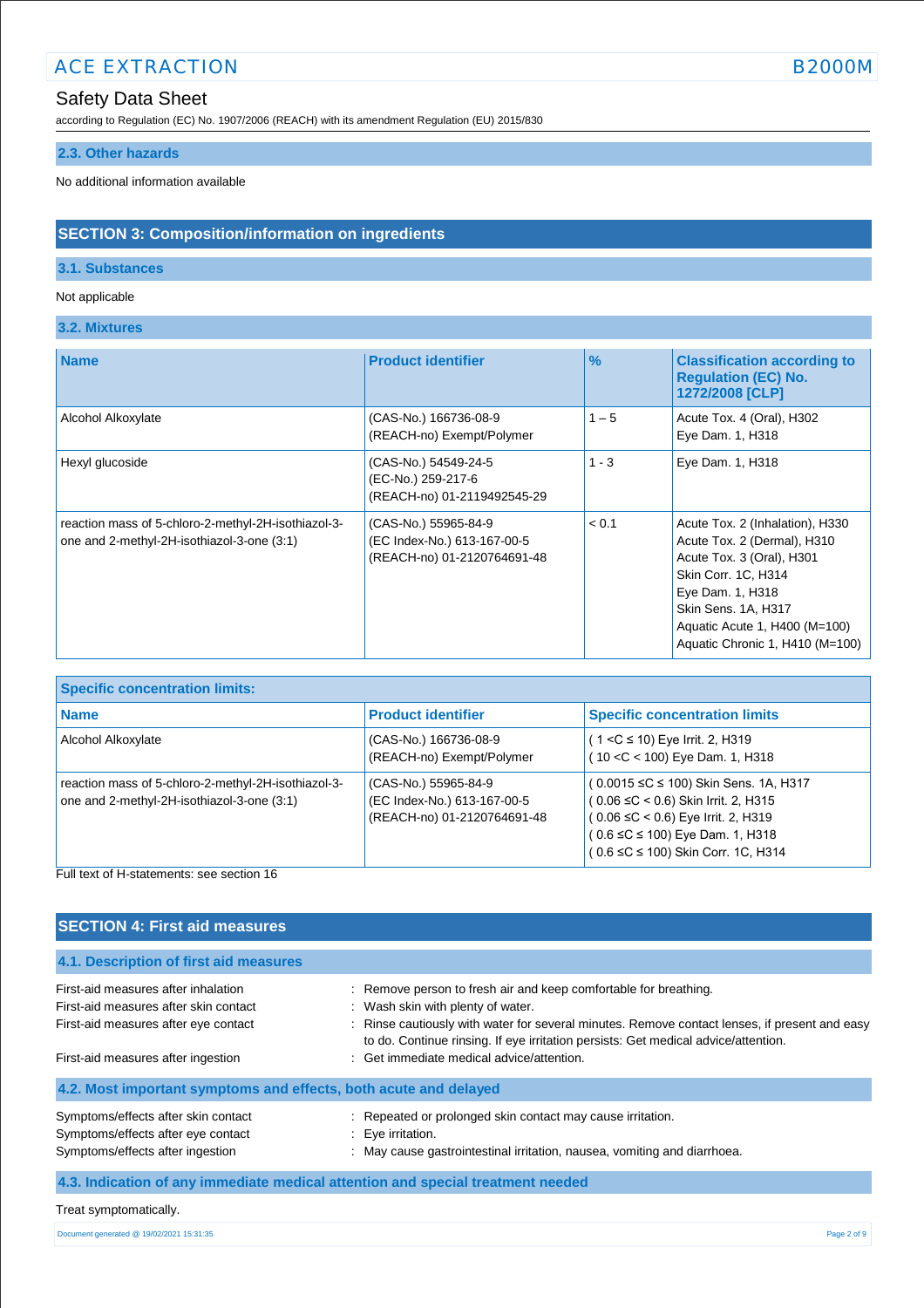# ACE EXTRACTION B2000M

according to Regulation (EC) No. 1907/2006 (REACH) with its amendment Regulation (EU) 2015/830

| <b>SECTION 5: Firefighting measures</b>                    |                                                                                       |
|------------------------------------------------------------|---------------------------------------------------------------------------------------|
| 5.1. Extinguishing media                                   |                                                                                       |
| Suitable extinguishing media                               | : Water spray. Dry powder. Foam. Carbon dioxide.                                      |
| 5.2. Special hazards arising from the substance or mixture |                                                                                       |
| Hazardous decomposition products in case of fire           | : Toxic fumes may be released.                                                        |
| 5.3. Advice for firefighters                               |                                                                                       |
| Protection during firefighting                             | : Do not attempt to take action without suitable protective equipment. Self-contained |

breathing apparatus. Complete protective clothing.

| <b>SECTION 6: Accidental release measures</b>              |                                                                                                                                                                |
|------------------------------------------------------------|----------------------------------------------------------------------------------------------------------------------------------------------------------------|
|                                                            | 6.1. Personal precautions, protective equipment and emergency procedures                                                                                       |
| 6.1.1. For non-emergency personnel<br>Emergency procedures | : Ventilate spillage area. Avoid contact with skin and eyes.                                                                                                   |
| 6.1.2. For emergency responders                            |                                                                                                                                                                |
| Protective equipment                                       | : Do not attempt to take action without suitable protective equipment. For further information<br>refer to section 8: "Exposure controls/personal protection". |
| <b>6.2. Environmental precautions</b>                      |                                                                                                                                                                |
| Avoid release to the environment.                          |                                                                                                                                                                |
| 6.3. Methods and material for containment and cleaning up  |                                                                                                                                                                |
|                                                            |                                                                                                                                                                |

| Methods for cleaning up          | : Take up liquid spill into absorbent material.                 |
|----------------------------------|-----------------------------------------------------------------|
| Other information                | : Dispose of materials or solid residues at an authorized site. |
| 6.4. Reference to other sections |                                                                 |

For further information refer to section 13.

| <b>SECTION 7: Handling and storage</b>                            |                                                                                                                       |
|-------------------------------------------------------------------|-----------------------------------------------------------------------------------------------------------------------|
| 7.1. Precautions for safe handling                                |                                                                                                                       |
| Precautions for safe handling                                     | Ensure good ventilation of the work station. Avoid contact with skin and eyes. Wear<br>personal protective equipment. |
| Hygiene measures                                                  | : Do not eat, drink or smoke when using this product. Always wash hands after handling the<br>product.                |
| 7.2. Conditions for safe storage, including any incompatibilities |                                                                                                                       |
| Storage conditions                                                | : Store in a well-ventilated place. Keep cool.                                                                        |
|                                                                   |                                                                                                                       |

**7.3. Specific end use(s)**

No additional information available

# **SECTION 8: Exposure controls/personal protection**

**8.1. Control parameters**

# **8.1.1 National occupational exposure and biological limit values**

No additional information available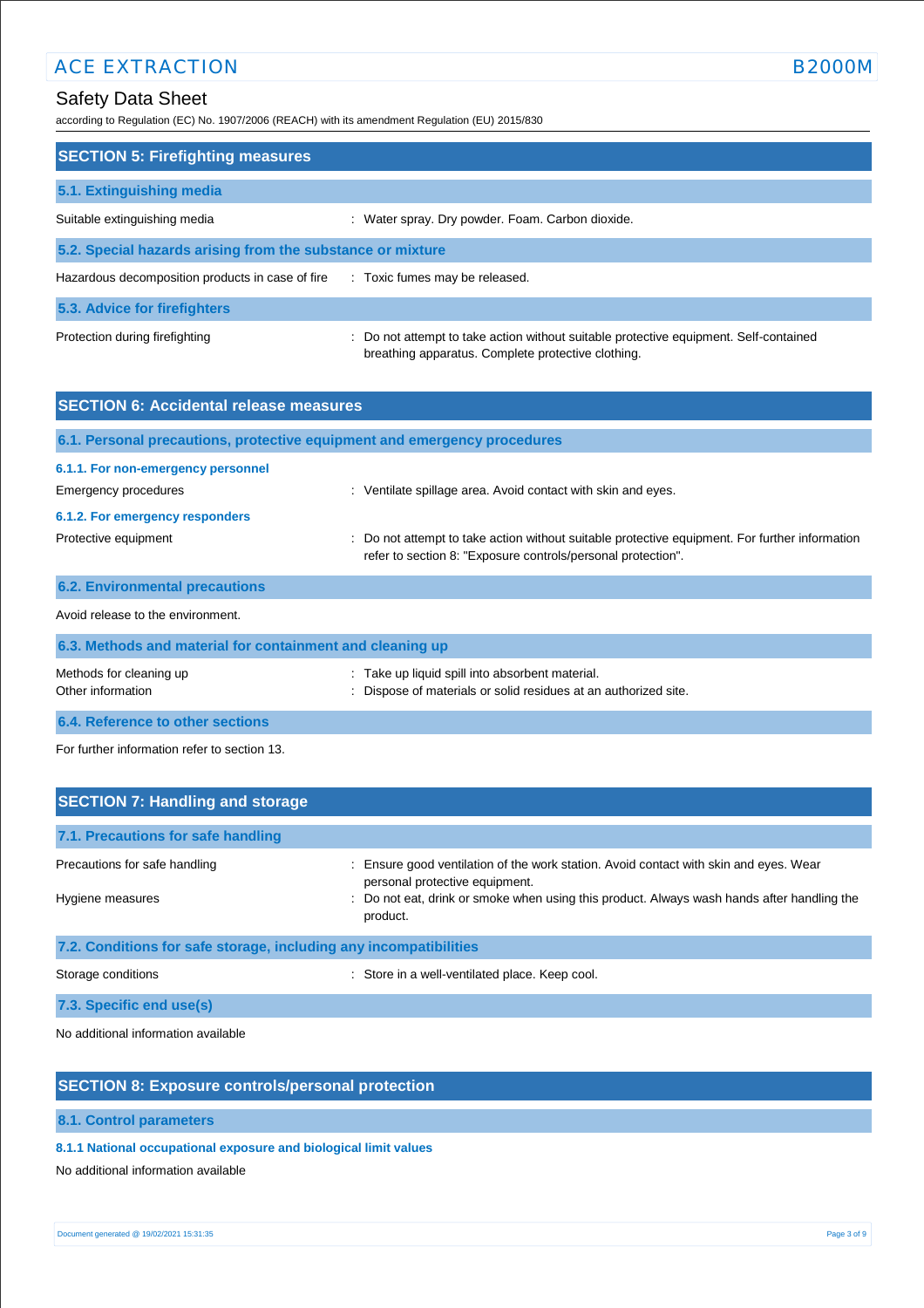according to Regulation (EC) No. 1907/2006 (REACH) with its amendment Regulation (EU) 2015/830

#### **8.1.2. Recommended monitoring procedures**

No additional information available

#### **8.1.3. Air contaminants formed**

No additional information available

# **8.1.4. DNEL and PNEC**

No additional information available

#### **8.1.5. Control banding**

No additional information available

# **8.2. Exposure controls**

#### **8.2.1. Appropriate engineering controls**

#### **Appropriate engineering controls:**

Ensure good ventilation of the work station.

#### **8.2.2. Personal protection equipment**

**Personal protective equipment symbol(s):**



#### **8.2.2.1. Eye and face protection**

| Safety glasses. EN 166 | Eye protection: |  |
|------------------------|-----------------|--|
|                        |                 |  |

#### **8.2.2.2. Skin protection**

**Skin and body protection:**

Not required for normal conditions of use

## **Hand protection:**

In case of repeated or prolonged contact wear gloves. Chemical resistant gloves (according to European standard EN 374 or equivalent)

## **Other skin protection**

# **Materials for protective clothing:**

Not required for normal conditions of use

#### **8.2.2.3. Respiratory protection**

#### **Respiratory protection:**

Not required for normal conditions of use

# **8.2.2.4. Thermal hazards**

No additional information available

# **8.2.3. Environmental exposure controls**

## **Environmental exposure controls:**

Avoid release to the environment.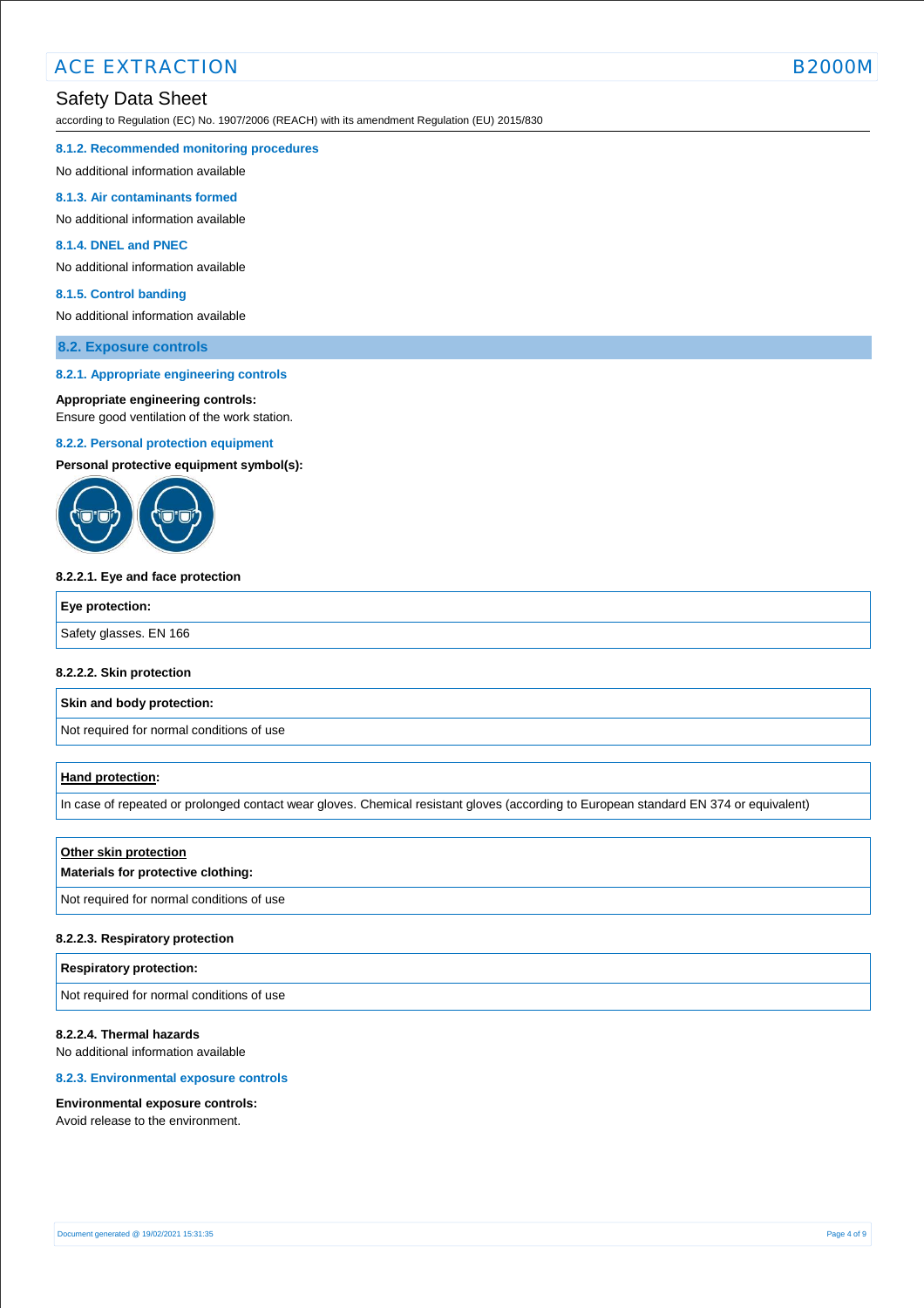according to Regulation (EC) No. 1907/2006 (REACH) with its amendment Regulation (EU) 2015/830

| <b>SECTION 9: Physical and chemical properties</b>         |                     |
|------------------------------------------------------------|---------------------|
| 9.1. Information on basic physical and chemical properties |                     |
| Physical state                                             | : Liquid            |
| Appearance                                                 | : Liquid.           |
| Colour                                                     | Yellow.             |
| Odour                                                      | lemon-like.         |
| Odour threshold                                            | : No data available |
| рH                                                         | : 7                 |
| Relative evaporation rate (butylacetate=1)                 | No data available   |
| Melting point                                              | : Not applicable    |
| Freezing point                                             | No data available   |
| Boiling point                                              | : $\geq 100$ °C     |
| Flash point                                                | : No data available |
| Auto-ignition temperature                                  | No data available   |
| Decomposition temperature                                  | No data available   |
| Flammability (solid, gas)                                  | Not applicable      |
| Vapour pressure                                            | No data available   |
| Relative vapour density at 20 °C                           | No data available   |
| Relative density                                           | 1.03                |
| Solubility                                                 | Soluble in water.   |
| Partition coefficient n-octanol/water (Log Pow)            | : No data available |
| Viscosity, kinematic                                       | No data available   |
| Viscosity, dynamic                                         | No data available   |
| Explosive properties                                       | No data available   |
| Oxidising properties                                       | No data available   |
| <b>Explosive limits</b>                                    | No data available   |

## **9.2. Other information**

No additional information available

# **SECTION 10: Stability and reactivity**

## **10.1. Reactivity**

The product is non-reactive under normal conditions of use, storage and transport.

## **10.2. Chemical stability**

Stable under normal conditions.

**10.3. Possibility of hazardous reactions**

No dangerous reactions known under normal conditions of use.

**10.4. Conditions to avoid**

None under recommended storage and handling conditions (see section 7).

**10.5. Incompatible materials**

None under normal use.

**10.6. Hazardous decomposition products**

Under normal conditions of storage and use, hazardous decomposition products should not be produced.

| <b>SECTION 11: Toxicological information</b> |
|----------------------------------------------|
|----------------------------------------------|

# **11.1 Information on toxicological effects**

Acute toxicity (oral) **interval** to the control of the control of the control of the control of the control of the control of the control of the control of the control of the control of the control of the control of the co Acute toxicity (dermal) **Example 2** Constant Constant Constant Constant Constant Constant Constant Constant Constant Constant Constant Constant Constant Constant Constant Constant Constant Constant Constant Constant Consta Document generated @ 19/02/2021 15:31:35 Page 5 of 9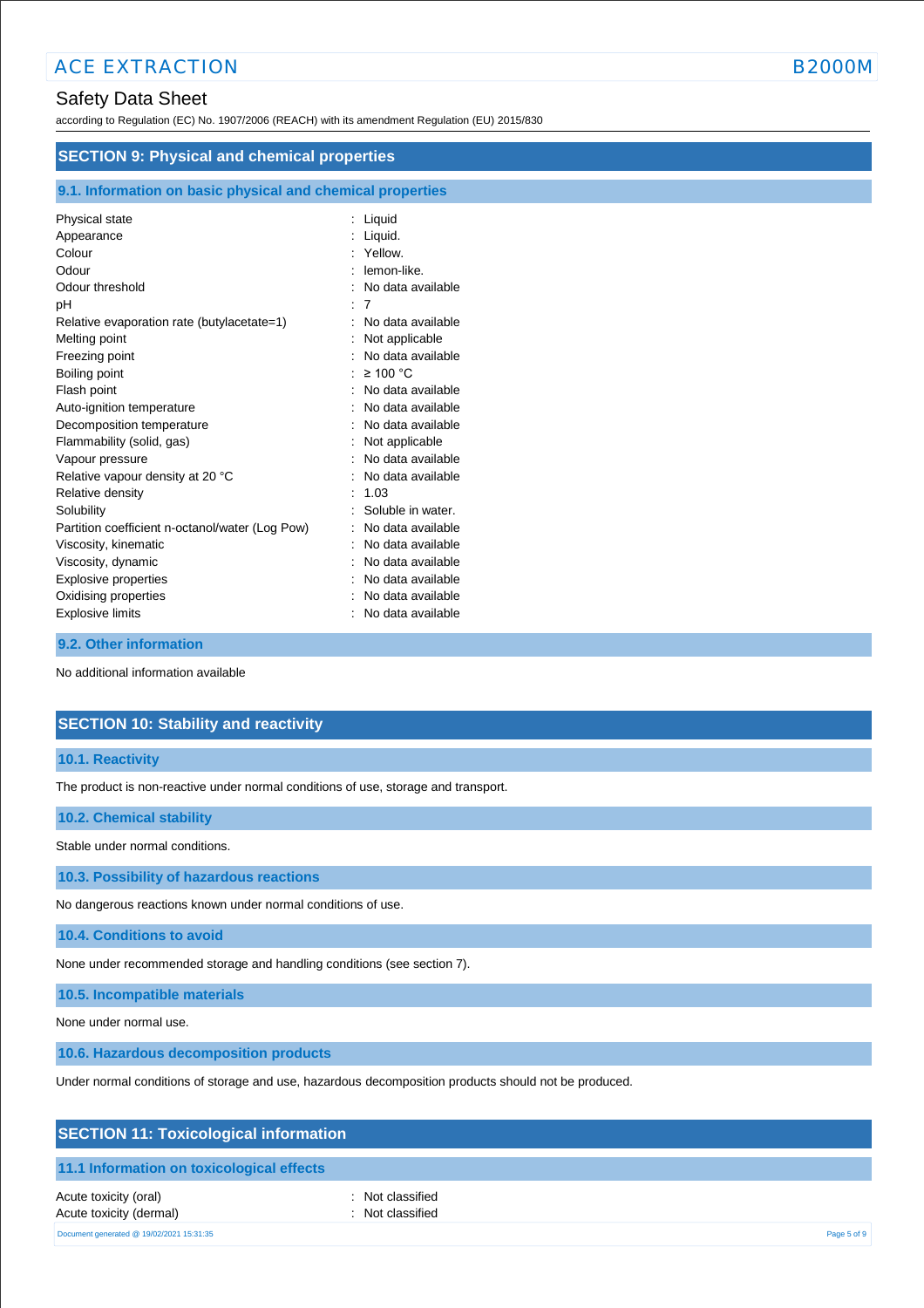according to Regulation (EC) No. 1907/2006 (REACH) with its amendment Regulation (EU) 2015/830

| Acute toxicity (inhalation)       | : Not classified                          |  |
|-----------------------------------|-------------------------------------------|--|
| Skin corrosion/irritation         | : Not classified<br>pH: 7                 |  |
| Serious eye damage/irritation     | : Causes serious eye irritation.<br>pH: 7 |  |
| Respiratory or skin sensitisation | : Not classified                          |  |
| Germ cell mutagenicity            | : Not classified                          |  |
| Carcinogenicity                   | : Not classified                          |  |
| Reproductive toxicity             | : Not classified                          |  |
| STOT-single exposure              | : Not classified                          |  |
| STOT-repeated exposure            | : Not classified                          |  |
| Aspiration hazard                 | : Not classified                          |  |

| <b>SECTION 12: Ecological information</b>                                                                                                        |                                                                                                                                                                    |
|--------------------------------------------------------------------------------------------------------------------------------------------------|--------------------------------------------------------------------------------------------------------------------------------------------------------------------|
| 12.1. Toxicity                                                                                                                                   |                                                                                                                                                                    |
| Ecology - general<br>Hazardous to the aquatic environment, short-term<br>(acute)<br>Hazardous to the aquatic environment, long-term<br>(chronic) | : The product is not considered harmful to aquatic organisms nor to cause long-term adverse<br>effects in the environment.<br>: Not classified<br>: Not classified |
| Alcohol Alkoxylate (166736-08-9)                                                                                                                 |                                                                                                                                                                    |
| LC50 - Fish [1]                                                                                                                                  | $10 - 100$ mg/l                                                                                                                                                    |
| EC50 - Crustacea [1]                                                                                                                             | $10 - 100$ mg/l                                                                                                                                                    |
| ErC50 other aquatic plants                                                                                                                       | $10 - 100$ mg/l                                                                                                                                                    |
| Hexyl glucoside (54549-24-5)                                                                                                                     |                                                                                                                                                                    |
| LC50 - Fish [1]                                                                                                                                  | 420 mg/l                                                                                                                                                           |
| EC50 - Other aquatic organisms [1]                                                                                                               | 490 mg/l waterflea                                                                                                                                                 |
| EC50 - Other aquatic organisms [2]                                                                                                               | 180 mg/l                                                                                                                                                           |
| 12.2. Persistence and degradability                                                                                                              |                                                                                                                                                                    |
| No additional information available                                                                                                              |                                                                                                                                                                    |
| 12.3. Bioaccumulative potential                                                                                                                  |                                                                                                                                                                    |
| Hexyl glucoside (54549-24-5)                                                                                                                     |                                                                                                                                                                    |
| Partition coefficient n-octanol/water (Log Pow)                                                                                                  | 1.7                                                                                                                                                                |
| 12.4. Mobility in soil                                                                                                                           |                                                                                                                                                                    |
| No additional information available                                                                                                              |                                                                                                                                                                    |
| 12.5. Results of PBT and vPvB assessment                                                                                                         |                                                                                                                                                                    |
| No additional information available                                                                                                              |                                                                                                                                                                    |
| 12.6. Other adverse effects                                                                                                                      |                                                                                                                                                                    |
| No additional information available                                                                                                              |                                                                                                                                                                    |
| Document generated @ 19/02/2021 15:31:35                                                                                                         | Page 6 of 9                                                                                                                                                        |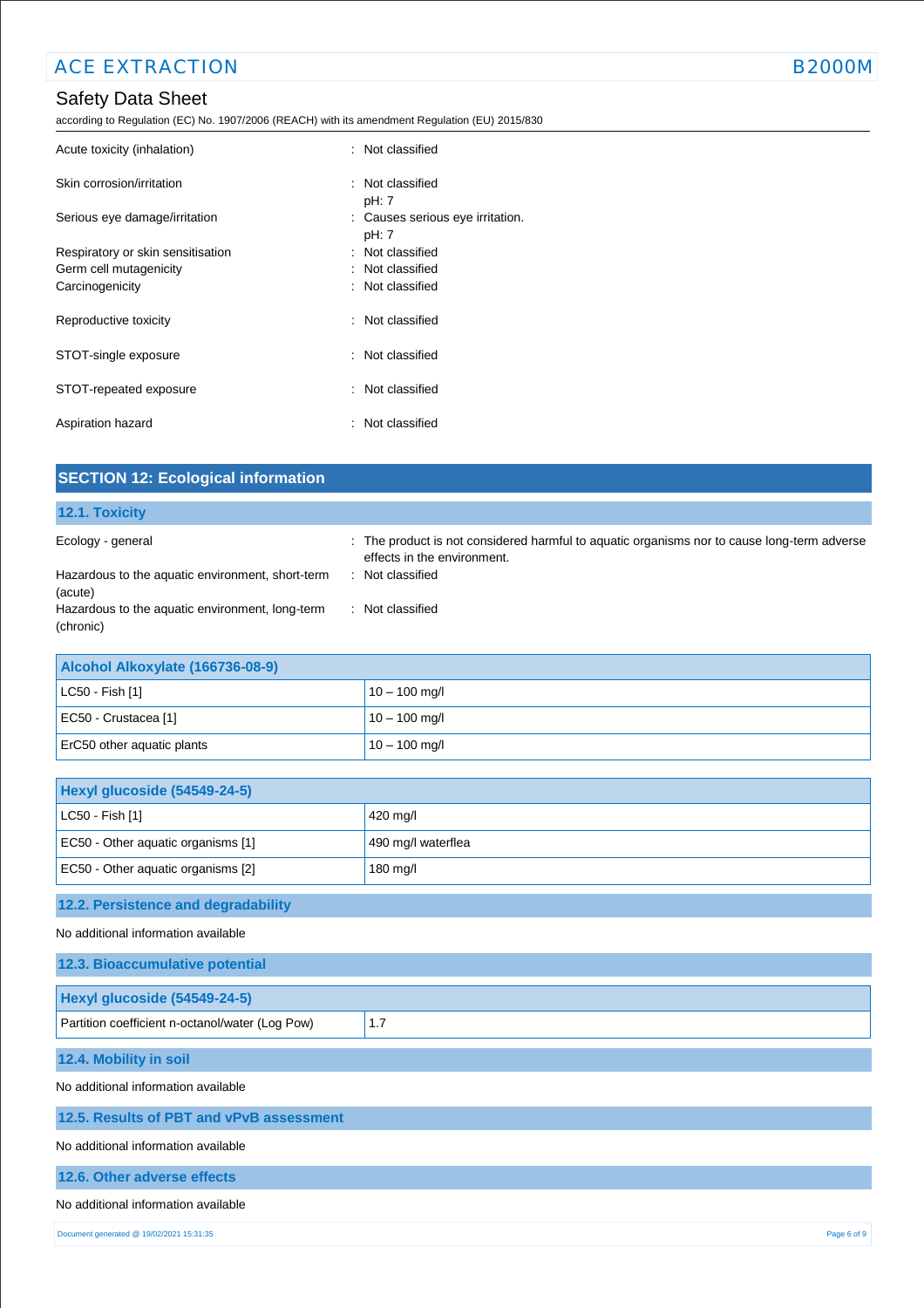# ACE EXTRACTION BELOW BOOK AND THE SERVICE SERVICE SERVICE SERVICE SERVICE SERVICE SERVICE SERVICE SERVICE SERVICE SERVICE SERVICE SERVICE SERVICE SERVICE SERVICE SERVICE SERVICE SERVICE SERVICE SERVICE SERVICE SERVICE SERV

according to Regulation (EC) No. 1907/2006 (REACH) with its amendment Regulation (EU) 2015/830

# **SECTION 13: Disposal considerations**

## **13.1. Waste treatment methods**

Waste treatment methods : Dispose of contents/container in accordance with licensed collector's sorting instructions.

# **SECTION 14: Transport information**

In accordance with ADR / IMDG / IATA

| 14.1 UN number                                                                                                                                         |                                                                     |
|--------------------------------------------------------------------------------------------------------------------------------------------------------|---------------------------------------------------------------------|
| UN-No. (ADR)<br>UN-No. (IMDG)<br>UN-No. (IATA)                                                                                                         | Not applicable<br>Not applicable<br>Not applicable                  |
| 14.2. UN proper shipping name                                                                                                                          |                                                                     |
| Proper Shipping Name (ADR)<br>Proper Shipping Name (IMDG)<br>Proper Shipping Name (IATA)                                                               | Not applicable<br>Not applicable<br>: Not applicable                |
| 14.3. Transport hazard class(es)                                                                                                                       |                                                                     |
| <b>ADR</b><br>Transport hazard class(es) (ADR)<br><b>IMDG</b><br>Transport hazard class(es) (IMDG)<br><b>IATA</b><br>Transport hazard class(es) (IATA) | : Not applicable<br>: Not applicable<br>: Not applicable            |
| 14.4. Packing group                                                                                                                                    |                                                                     |
| Packing group (ADR)<br>Packing group (IMDG)<br>Packing group (IATA)                                                                                    | Not applicable<br>Not applicable<br>Not applicable                  |
| <b>14.5. Environmental hazards</b>                                                                                                                     |                                                                     |
| Dangerous for the environment<br>Marine pollutant<br>Other information                                                                                 | No<br>÷<br><b>No</b><br>÷<br>No supplementary information available |
| 14.6. Special precautions for user                                                                                                                     |                                                                     |
| <b>Overland transport</b><br>No data available<br><b>Transport by sea</b><br>No data available<br>Air transport<br>No data available                   |                                                                     |

**14.7. Transport in bulk according to Annex II of Marpol and the IBC Code**

Not applicable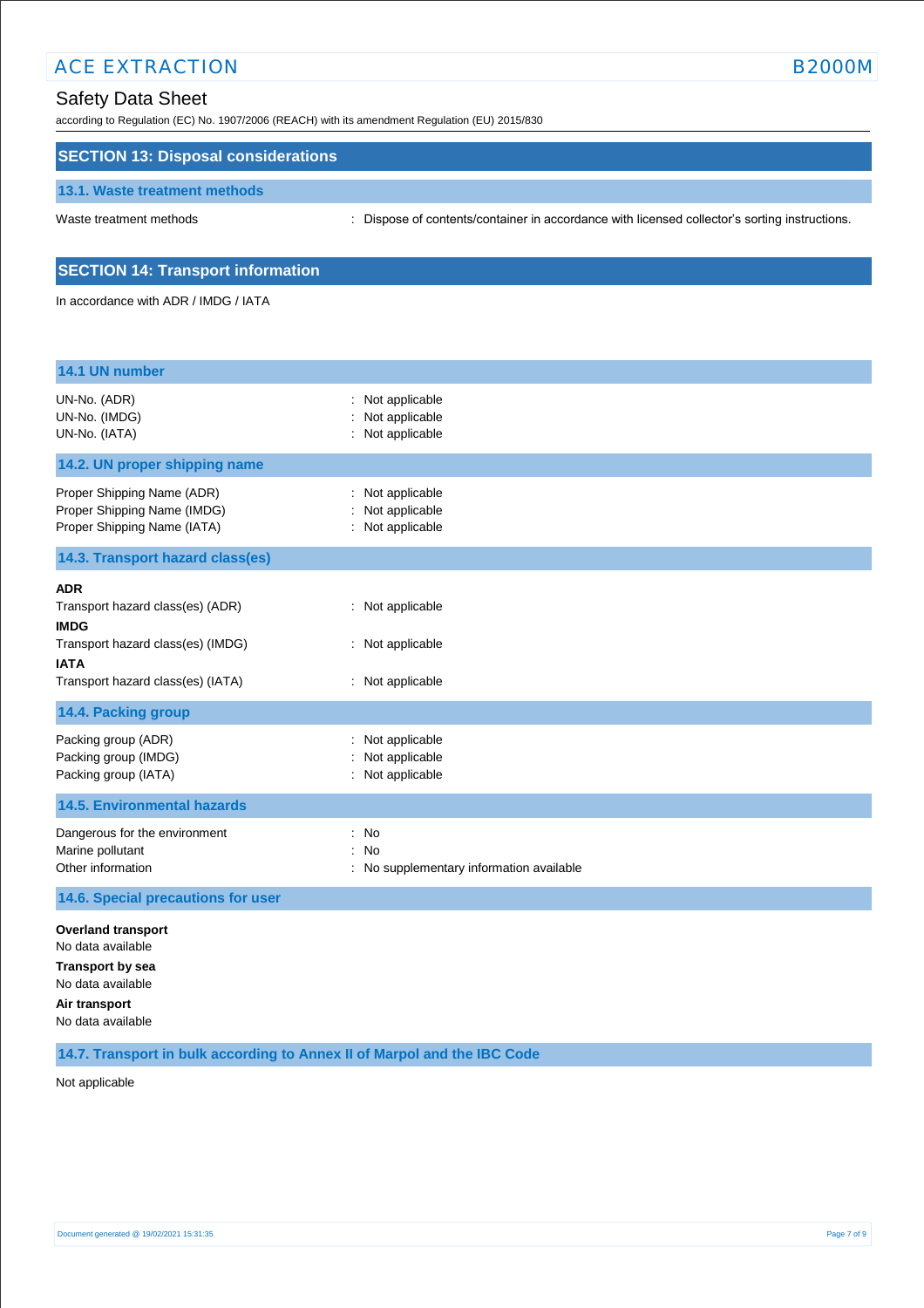# ACE EXTRACTION AND RESERVE THE RESERVE THAT IS A REPORT OF THE B2000M B2000M

# Safety Data Sheet

according to Regulation (EC) No. 1907/2006 (REACH) with its amendment Regulation (EU) 2015/830

# **SECTION 15: Regulatory information**

**15.1. Safety, health and environmental regulations/legislation specific for the substance or mixture**

# **15.1.1. EU-Regulations**

Contains no REACH substances with Annex XVII restrictions

Contains no substance on the REACH candidate list

Contains no REACH Annex XIV substances

Contains no substance subject to Regulation (EU) No 649/2012 of the European Parliament and of the Council of 4 July 2012 concerning the export and import of hazardous chemicals.

Contains no substance subject to Regulation (EU) No 2019/1021 of the European Parliament and of the Council of 20 June 2019 on persistent organic pollutants

Allergenic fragrances > 0,01%:

D-LIMONENE

| Detergent Regulation (648/2004/EC): Labelling of contents:                                    |         |  |
|-----------------------------------------------------------------------------------------------|---------|--|
| <b>Component</b>                                                                              | %       |  |
| non-ionic surfactants, amphoteric surfactants                                                 | $< 5\%$ |  |
| reaction mass of 5-chloro-2-methyl-2H-isothiazol-3-one and 2-methyl-2H-isothiazol-3-one (3:1) |         |  |
| perfumes                                                                                      |         |  |
| D-LIMONENE                                                                                    |         |  |

## **15.1.2. National regulations**

#### **United Kingdom**

British National Regulations : Commission Regulation (EU) 2015/830 of 28 May 2015 amending Regulation (EC) No 1907/2006 of the European Parliament and of the Council on the Registration, Evaluation, Authorisation and Restriction of Chemicals (REACH). Classification Labelling Packaging Regulation; Regulation (EC) No 1272/2008. Detergent Regulation (648/2004/EC).

# **15.2. Chemical safety assessment**

No chemical safety assessment has been carried out

# **SECTION 16: Other information**

| Full text of H- and EUH-statements: |                                                                   |  |
|-------------------------------------|-------------------------------------------------------------------|--|
| Acute Tox. 2 (Dermal)               | Acute toxicity (dermal), Category 2                               |  |
| Acute Tox. 2 (Inhalation)           | Acute toxicity (inhal.), Category 2                               |  |
| Acute Tox. 3 (Oral)                 | Acute toxicity (oral), Category 3                                 |  |
| Acute Tox. 4 (Oral)                 | Acute toxicity (oral), Category 4                                 |  |
| Aquatic Acute 1                     | Hazardous to the aquatic environment - Acute Hazard, Category 1   |  |
| Aquatic Chronic 1                   | Hazardous to the aquatic environment — Chronic Hazard, Category 1 |  |
| Eye Dam. 1                          | Serious eye damage/eye irritation, Category 1                     |  |
| Eye Irrit. 2                        | Serious eye damage/eye irritation, Category 2                     |  |
| Skin Corr. 1C                       | Skin corrosion/irritation, Category 1, Sub-Category 1C            |  |
| Skin Irrit, 2                       | Skin corrosion/irritation, Category 2                             |  |
| Skin Sens, 1A                       | Skin sensitisation, category 1A                                   |  |
| H301                                | Toxic if swallowed.                                               |  |